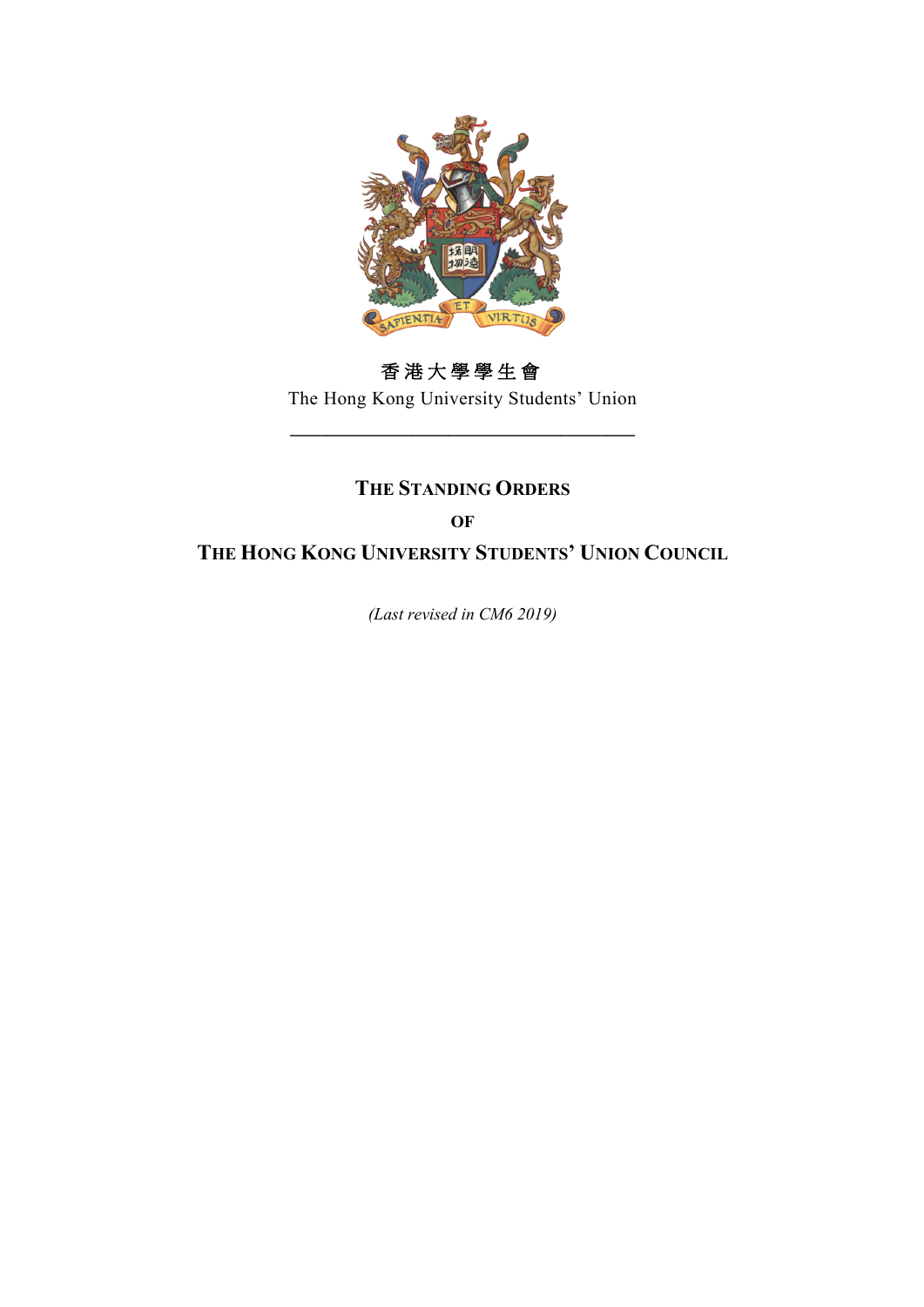#### **DEFINITIONS** *(Amended in CM4 2017)*

In these Standing Orders,

| "Constitution"        | shall mean the Constitution of the Hong Kong University Students'<br>Union;                                        |  |  |  |  |  |
|-----------------------|--------------------------------------------------------------------------------------------------------------------|--|--|--|--|--|
| "Council"             | shall mean the Hong Kong University Students' Union Council;                                                       |  |  |  |  |  |
| "Council Chairperson" | shall mean the Chairperson of the Council;                                                                         |  |  |  |  |  |
| "Honorary Secretary"  | shall mean the Honorary Secretary of the Council.                                                                  |  |  |  |  |  |
| "Councillor"          | shall mean the Councillor of the Council.                                                                          |  |  |  |  |  |
| "Official Observer"   | shall mean the Official Observer of the Council.                                                                   |  |  |  |  |  |
| "Observer"            | shall mean the Official Observer or the speaker who has been granted the<br>right to speak in the Council meeting. |  |  |  |  |  |

### **SECTION A COUNCIL CHAIRPERSON AND HONORARY SECRETARY** *(Amended in CM6 1996)*

- 1. Duties of the Council Chairperson
	- a. The Council Chairperson shall chair at meetings of the Council and shall act as Chairperson of the Committee of the whole Council.
- 2. In the absence of the Council Chairperson, Councillors present at the meeting may elect one among themselves to act as Council Chairperson of that particular meeting; the person so elected shall enjoy all powers conferred by these Standing Orders on the Council Chairperson at that particular meeting. The Councillor with the highest order of precedence shall act as convenor of the meeting for, and only for, the purpose of electing an acting Council Chairperson. *(Amended in CM6 2019)*
- 3. Duties of the Honorary Secretary *(Amended in CM4 2017)*
	- a. The Honorary Secretary shall be responsible for keeping the minutes of the proceedings of the Council and of the Committee of whole Council. The minutes shall record the Councillors and Observers attending, all decisions taken, and details of every voting held.
	- b. The Honorary Secretary shall be responsible for the keeping of votes, records and other documents laid before the Council, which shall be open to inspection by Councillors, Official Observers and other persons under arrangements approved by Council Chairperson.
	- c. The Honorary Secretary shall perform the further duties laid upon him/her in these Standing Orders, and all other duties in the service of the Council ordered by the Council or directed by the Council Chairperson.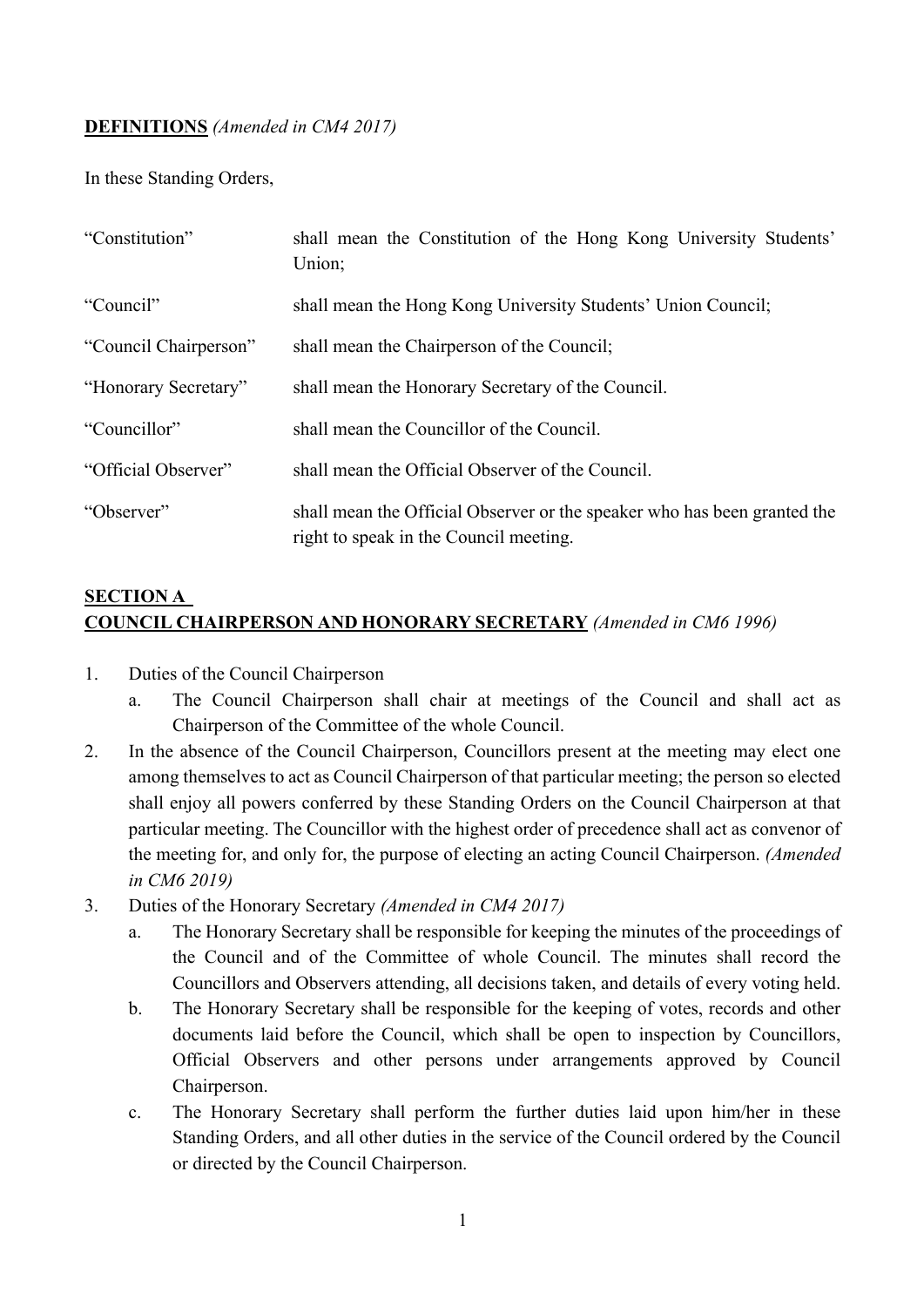### **SECTION B COUNCILLORS AND OFFICIAL OBSERVERS** *(Amended in CM4 2017)*

- 1. A Councillor shall have the right to speak, move, second and vote upon motions.
- 2. An Official Observer shall have the right to speak, but not the right to move, second and vote upon motions. *(Appended in CM4 2017)*
- 3. Every new Councillor or Official Observer, upon his/her first resumption of seat in the Council, shall deliver a maiden speech pledging his/her support to the Council.

# **SECTION C**

#### **QUORUM** *(Amended in CM6 1996)*

- 1. The quorum of the Council or of a Committee of the whole Council shall consist of, whichever the more, a simple majority of the current voting Councillors except the Honorary Secretary of the Council or fifteen Councillors except the Honorary Secretary of the Council. *(Amended in CM6 2019)*
- 2. If the attention of the Council Chairperson is drawn to the fact that a quorum is not present, he/she shall direct the Councillors be called. If after 30 minutes have expired, he/she is satisfied that a quorum is not present, he/she shall adjourn the Council without question put. *(Amended in CM4 2017)*
- 3. If the attention of the Council Chairperson in Committee of the whole Council is drawn to the fact that a quorum is not present, he/she shall direct the Councillors be called. If after 30 minutes have expired, he/she is satisfied that a quorum is not present, the Council shall resume and the Council Chairperson shall count the Council. If a quorum is then present, the Council shall again be resolved itself into Committee, but if a quorum is not present, the Council Chairperson shall adjourn the Council without question put. *(Amended in CM4 2017)*
- 4. If from the number of Councillors taking part in voting, including those who abstained from voting, it appears that a quorum is not present, the voting shall be invalid, the question on which it was held standing over until the next meeting, and the procedure prescribed in Section C(2) or (3) shall be followed.

### **SECTION D**

### **LANGUAGE** *(Amended in CM4 2017)*

A Councillor or an Observer may address the Council in either the English or Chinese (Cantonese or Mandarin) language.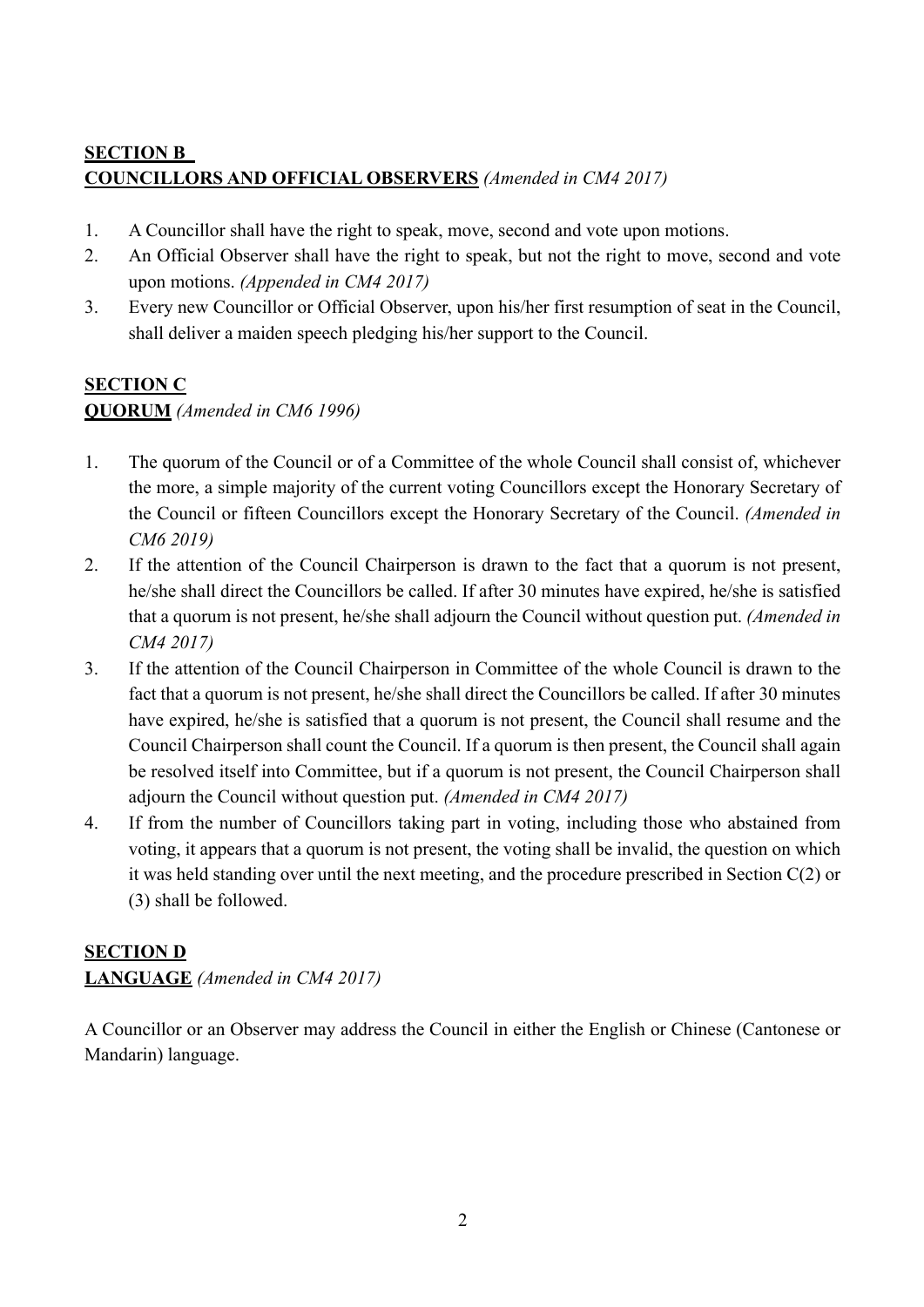# **SECTION E POWER OF THE COUNCIL CHAIRPERSON** *(Amended in CM4 2017)*

- 1. The Council Chairperson shall be the sole interpreter of these Standing Orders and shall address the meeting from the chairperson order to explain or administer these Standing Orders, or to answer a question put to him/her on point of fact.
- 2. The Council Chairperson shall declare the opening, adjourning or closing of the meeting, direct the discussion, ensure observance of the Standing Orders and other statutory regulations governing procedure of the Council, accord the right to speak, put motions to the vote and declare decisions. He/She shall rule on points of order.
- 3. The ruling of the Council Chairperson shall be final, unless challenged by not less than 3 Councillors, and a two-thirds majority of Councillors present and vote to the contrary.
- 4. The Council Chairperson, in maintaining his/her attitude of impartiality, shall neither take part in the discussion of the meeting nor move, second motions and vote (except in the case of SECTION E (5)). Should the Council Chairperson desire to take part in the discussion, he/she has to first vacate the Chair. *(Amended in CM6 2019)*
- 5. In the case the Council Chairperson is so affected by, or interested in any motion as to render it advisable, in the opinion of the meeting, that he/she should vacate the Chair during the discussion of a particular motion, it shall be in order for the meeting to move, second and vote upon a motion that he/she vacates the Chair during the discussion. In the same motion for vacation, the Council shall temporarily elect a Councillor to take the Chair for that particular part of the meeting, whereas the Council Chairperson, upon vacation, shall have the right to speak, to move and second motions and to vote.

### **SECTION F MOTION OF NO-CONFIDENCE IN THE COUNCIL CHAIRPERSON**

*(Amended in CM6 1996)*

- 1. Motion that no-confidence in the Council Chairperson for the remainder of office is only declared carried by a two-thirds majority vote at a meeting of the Council.
- 2. A notice intimating the proposed motion shall be sent to all Councillors and Official Observers seven clear days before the meeting. *(Amended in CM4 2017)*
- 3. A motion so declared carried calls for the resignation of the Council Chairperson. The resignation becomes effective only after a new Council Chairperson is elected. *(Amended in CM7 1996)*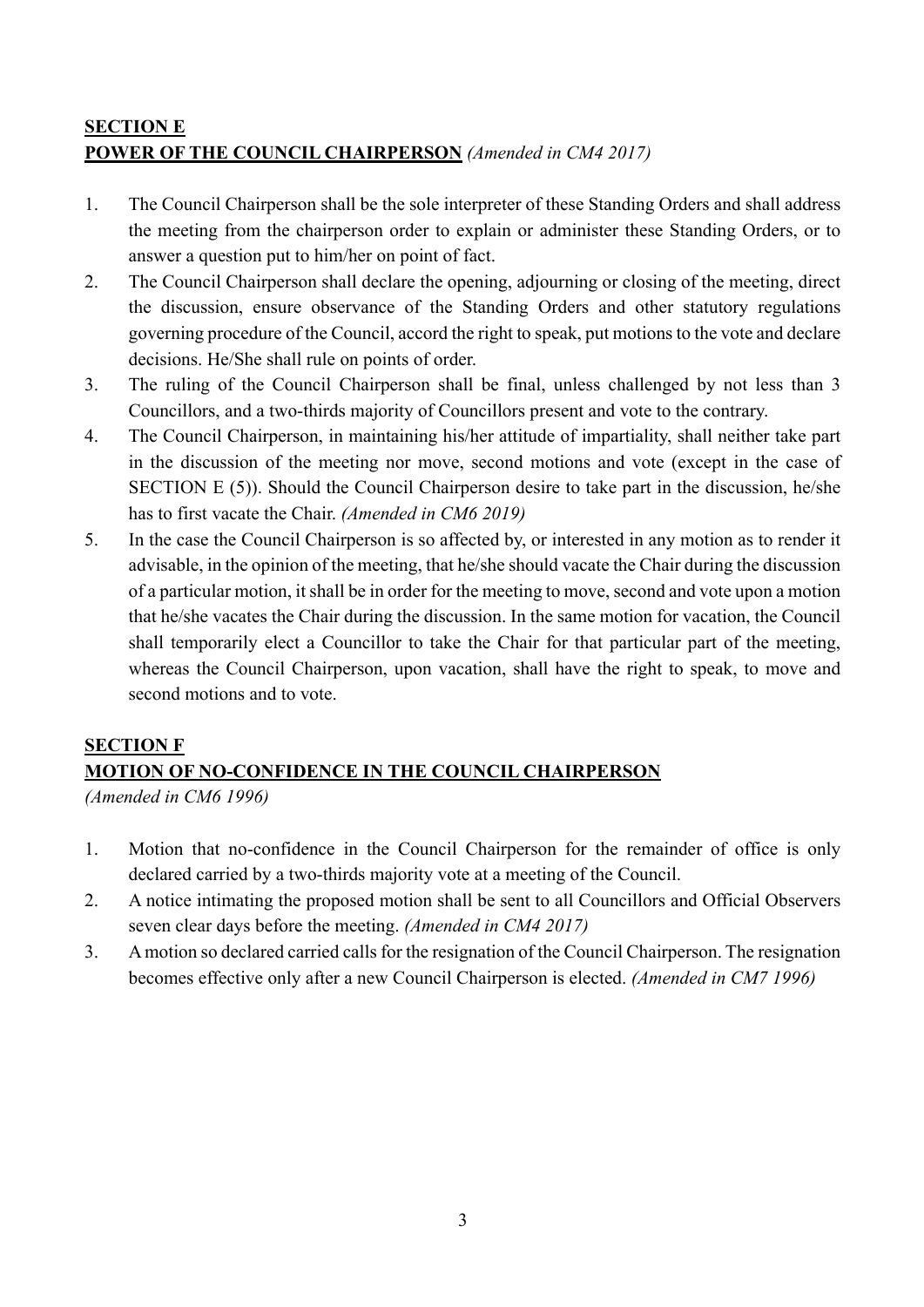# **SECTION G RULES OF DEBATE (IN COUNCIL OR IN COMMITTEE)**

- 1. All Councillors and Observers must address themselves to the Council Chairperson when they speak. *(Amended in CM4 2017)*
- 2. When a motion is open to debate after it is seconded, any Councillor or Observer who wishes to speak on the motion shall signify his/her wish by raising his/her hand. *(Amended in CM4 2017)*
- 3. When two or more Councillors or Observers signify at the same time, the Council Chairperson shall select one Councillor or Observer and call on him/her to speak. *(Amended in CM4 2017)*
- 4. Save with the permission of the Council Chairperson, no Councillor or Observer shall be allowed to speak more than once upon any motion except: *(Amended in CM4 2017)*
	- a. In Committee; or
	- b. In personal explanation (as provided in Section G (IV) (22) (b)); or
	- c. In the case of a proposer of the Original Motion in reply (as provided in Section G (I) (14)).
- 5. A Councillor or an Observer who has spoken on a motion may speak again on an amendment proposed to that motion. *(Amended in CM4 2017)*
- 6. A Councillor or an Observer shall direct his/her speech strictly to the motion or amendment under discussion. If no definite motion is put before the meeting, a Councillor or an Observer shall direct his/her speech strictly to the point on the Agenda under discussion and shall not introduce matter irrelevant to the point. *(Amended in CM4 2017)*
- 7. Discussion of a motion or amendments may be curtailed in time by the Council Chairperson with the consent of the Council. *(Amended in CM4 2017)*
- 8. No Councillor or Observer may speak on a motion after it has been fully put to the Council or a Committee for decision by the Council Chairperson. *(Amended in CM4 2017)*

### **I. MANNER OF DEBATING MOTIONS**

- 9. No proposal shall be accepted unless put in writing.
- 10. All motions and amendments must have a proposer and a seconder. If there is no seconder to a proposal, the latter is declared lapsed.
- 11. The proposer may explain his/her motion before the motion is seconded. The seconder may speak at once on the motion or may reserve his/her right to speak later during the discussion. *(Amended in CM4 2017)*
- 12. Once a motion is seconded, it is in the possession of the meeting and shall not be withdrawn without the consent of the meeting. When it is agreed that an Original Motion be withdrawn, any amendment to it will be considered as withdrawn too.
- 13. No motion or amendment shall be withdrawn when vote is being taken.
- 14. The proposer of an Original Motion (but not of an amendment) shall have the right to reply directly before the motion is put to the vote.
- 15. In the absence of discussion, it shall be competent for the Council Chairperson to ask whether there is any opposition or amendment, and in the case of no opposition or amendment, to declare a motion carried. *(Amended in CM6 1996)*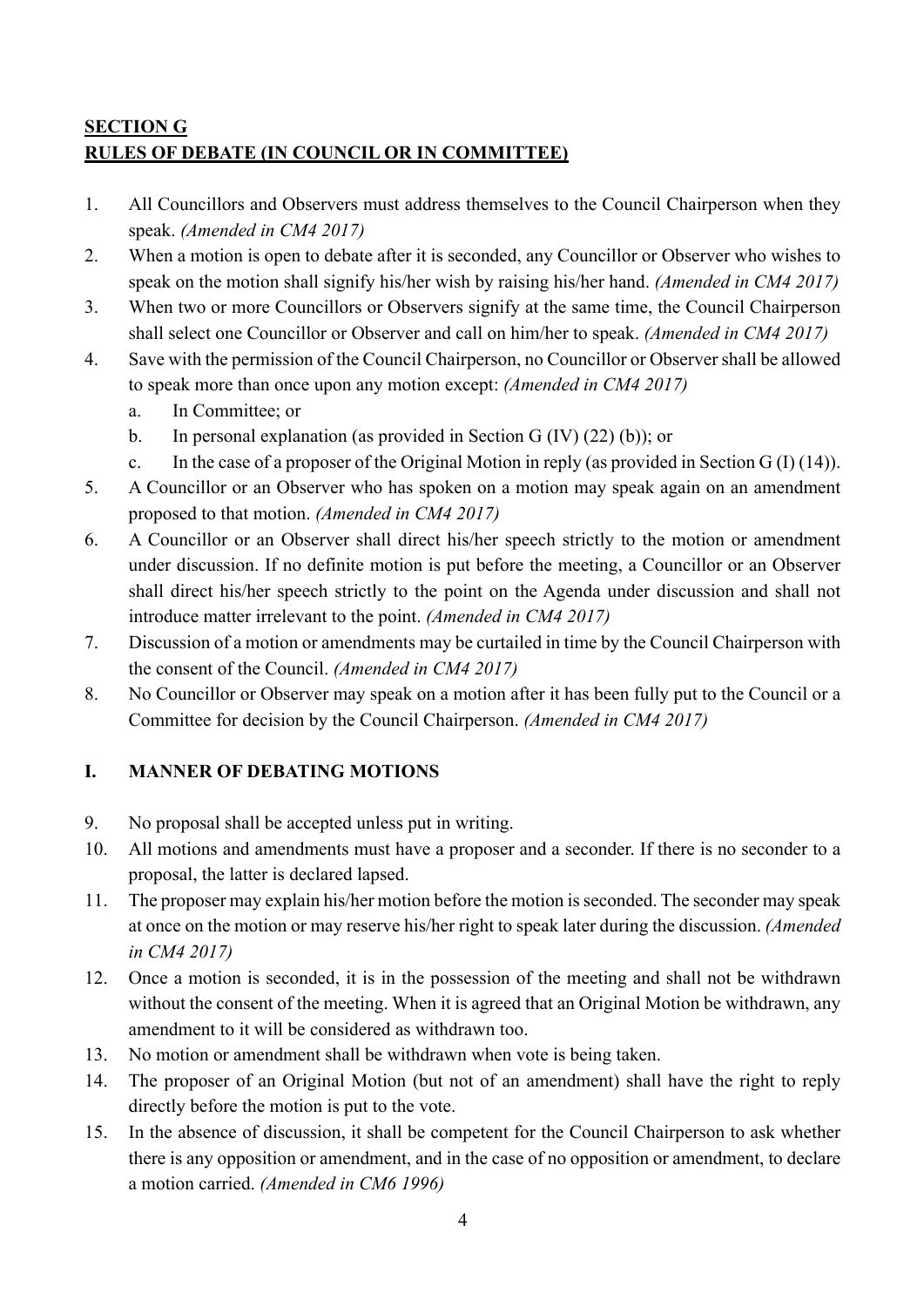#### **II. MANNER OF DEBATING AMENDMENTS TO MOTIONS**

- 16. During the debate of a motion, an amendment may be moved. An amendment, like an Original Motion, must be seconded before debate shall be allowed on it.
- 17. The effect of an amendment must be to positively vary the terms of a motion by: *(Amended in CM4 2017)*
	- a. Deleting words;
	- b. Adding words;
	- c. Substituting words.

No amendment shall be moved which, by the Council Chairperson's ruling, seeks to rescind, negative or destroy the Original Motion, or has been covered by an amendment or motion previously rejected. *(Amended in CM6 1996)*

18. If an amendment is rejected, other amendments may be moved on the Original Motion. If an amendment is carried, the Original Motion incorporating the amendment shall become the Substantive Motion, whereupon any further amendment may be moved. After all vote on each succeeding amendment has been taken, the surviving proposition shall be put to the vote as the Main Question.

#### **III. PROCEDURAL MOTIONS**

- 19. The Council Chairperson shall allow the following procedural motions to be put when there is already a motion or amendment on table in the following order or precedence (i.e. Motion (a) is of the highest rank whereas Motion (n) is the lowest): *(Amended in CM6 1996)*
	- a. Motion to withdraw a motion;
	- b. Motion to adjourn the meeting to a later time/date;
	- c. Motion to recess;
	- d. Motion that the matter be adjourned to a later specified meeting;
	- e. Motion that the Council be resolved into Committee;
	- f. Motion that further proceedings of the Committee be now adjourned;
	- g. Motion that the motion be now put;
	- h. Motion that the motion be not now put;
	- i. Motion to limit debate to certain specified period of time;
	- j. Motion to close the list of speakers;
	- k. Motion to refer to committee (standing or ad hoc);
	- l. Motion to refer for additional information;
	- m. Motion to suspend the Standing Orders;
	- n. Motion of no confidence in the Chair for a certain specified period of time during one particular meeting. (This motion is declared carried only by a two-thirds majority vote.)
- 20. Save for Section III (19) (g) (i) and (j), the Council Chairperson shall limit debate on all such procedural motions, provided that the proposer and one speaker against the motion shall in all cases be heard. *(Amended in CM6 1996)*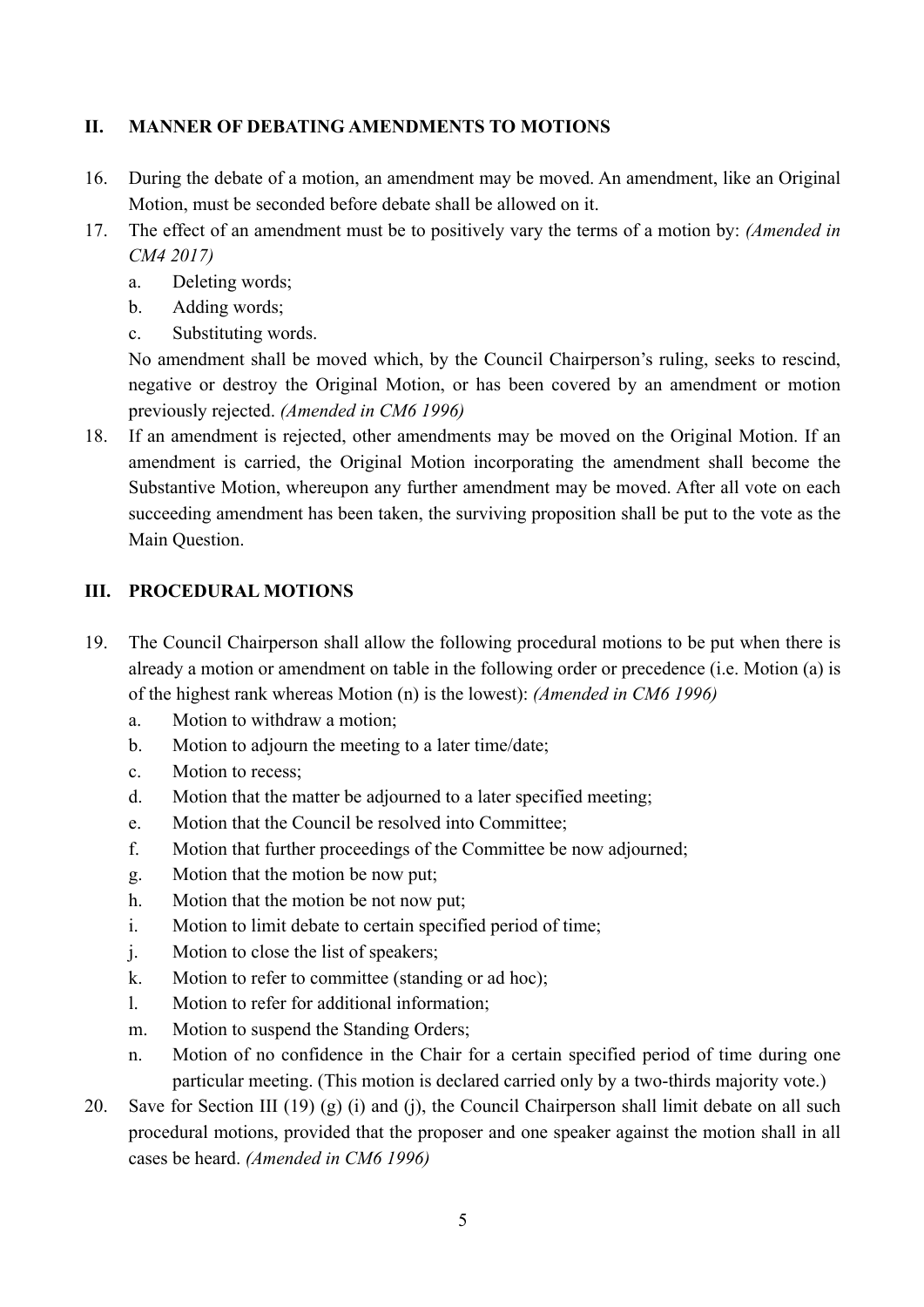21. Should any one of the procedural motions in Section III (except (m)) be defeated, 20 minutes shall elapse before the same motion may be moved again, unless the Council Chairperson is of the opinion that the circumstances have materially altered in the meantime. *(Amended in CM6 1996)*

### **IV. INTERRUPTIONS**

- 22. In addition to the discussion on a motion, the Council Chairperson shall recognize the following points in order of precedence: *(Amended in CM4 2017)*
	- a. A point of Order

A point of Order may be heard at all time, except during the act of voting. It may deal with the conduct or procedure of the meeting. The Councillor or the Official Observer rising to put the point of Order must prove one or more of the following:

- i. That the speaker is travelling outside the scope of the motion under discussion;
- ii. That the speaker is using unparliamentary language;
- iii. That the speaker is infringing a statutory rule or a Standing Order.
- b. A point of Personal Explanation

A Councillor or an Official Observer who has spoken on a question may again be heard. If the Council Chairperson so permits, to explain some part of his/her speech which has been misunderstood, but when speaking he/she shall not introduce new matter.

c. A point of Information

A point of Information shall consist of a question related to the subject under immediate discussion. If a point of Information is requested from a Councillor or an Official Observer speaking, he/she may decide whether or not the wishes to be interrupted at that time.

d. Other interruptions

#### **SECTION H RESCISSION OF RESOLUTIONS**

- 1. Once a motion has been voted in accordance with Section I, the result then becomes a resolution of the meeting and no subsequent motion can be proposed during the same meeting to rescind, negative, destroy or amend it.
- 2. The resolution of the Council can only be rescinded, negatived, destroyed or amended with a two-thirds majority of the Councillors voting for it on subsequent meetings. *(Amended in CM6 2019)*
- 3. Unless otherwise specified in the relevant regulations: *(Appended in CM6 2019)*
	- a. Amendments of all regulations of the Union Council or other regulations of the Union shall be treated as amending a previous resolution of the Council.
	- b. Degradation and Disaffiliation of a Union sub-organisation shall be treated as amending and destroying a previous resolution of the Council respectively.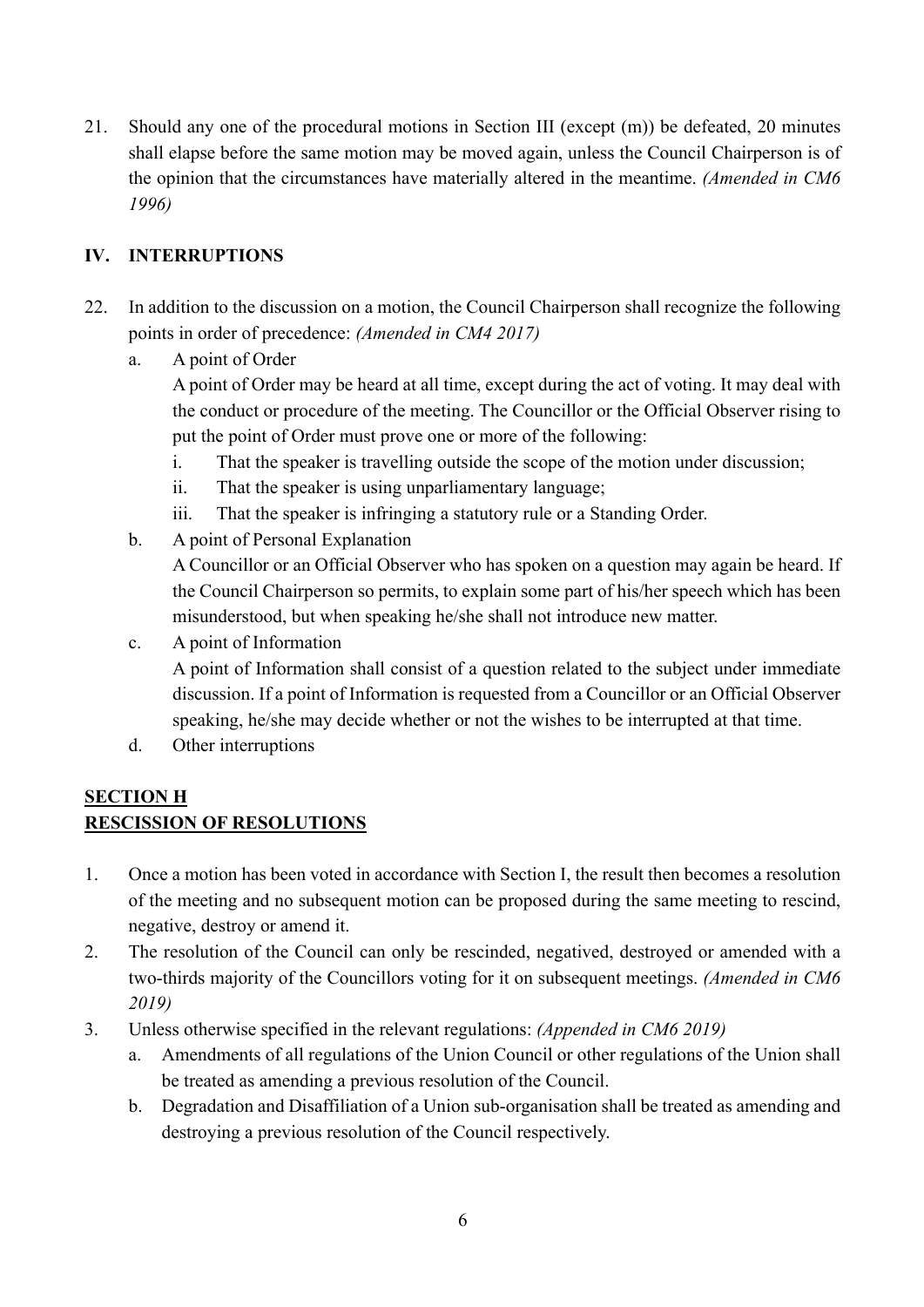# **SECTION I VOTING**

- 1. Voting shall be taken by a show of hands, roll call or secret ballots as decided by the meeting.
- *2.* The Council Chairperson and the Honorary Secretary shall act as tellers. *(Amended in CM6 1996)*
- 3. Each Councillor shall be entitled to one vote except the Honorary Secretary unless the right to vote is otherwise restricted by the Union Council. A vote for, against or abstain may be cast on a given motion or amendment. *(Amended in CM6 2019)*
- 4. *(Repealed in CM12 2009)*
- 5. Unless otherwise provided in the Constitution or Standing Orders, a motion shall be declared carried if the number of votes cast for a motion or amendment exceeds the number of votes cast against the said motion or amendment, and the aggregate number of the votes for and against the said motion or amendment exceeds the number of abstain votes. *(Amended in CM12 2009)*
- 6. After the counting of votes, the Council Chairperson shall declare the result of voting and his/her declaration is final. *(Amended in CM6 1996)*
- 7. A recount may be ordered if asked for by not less than 3 Councillors. No Councillor who has not taken part in the Original vote may vote on the recount. *(Amended in CM6 1996)*

### **SECTION J ADJOURNMENT OF MEETING** *(Amended in CM4 2017)*

- 1. The Council Chairperson shall close the meeting when all the business on the Agenda Paper has been concluded, or adjourn the meeting when a quorum is not present (see Section E) or when in his/her judgment it is not possible to transact business because of disorder.
- 2. A Councillor may move a motion that the Council adjourned between two items of business. If such a motion shall be agreed to, the Council shall stand adjourned.
- 3. The Council Chairperson shall announce the time of resumption after the meeting is adjourned. The President of the Union or any Councillor seconded by three Councillors may request the Council Chairperson to announce the time of resumption. If the Council Chairperson failed to announce the time of resumption within one week upon the receipt of the request, a convenor elected by at least half Councillors shall convene the resumed Meeting. A notice of any such meeting and the agenda thereof shall be posted by the convenor at least one clear day beforehand. Such notice and agenda shall be sent to each Councillor and Official Observer.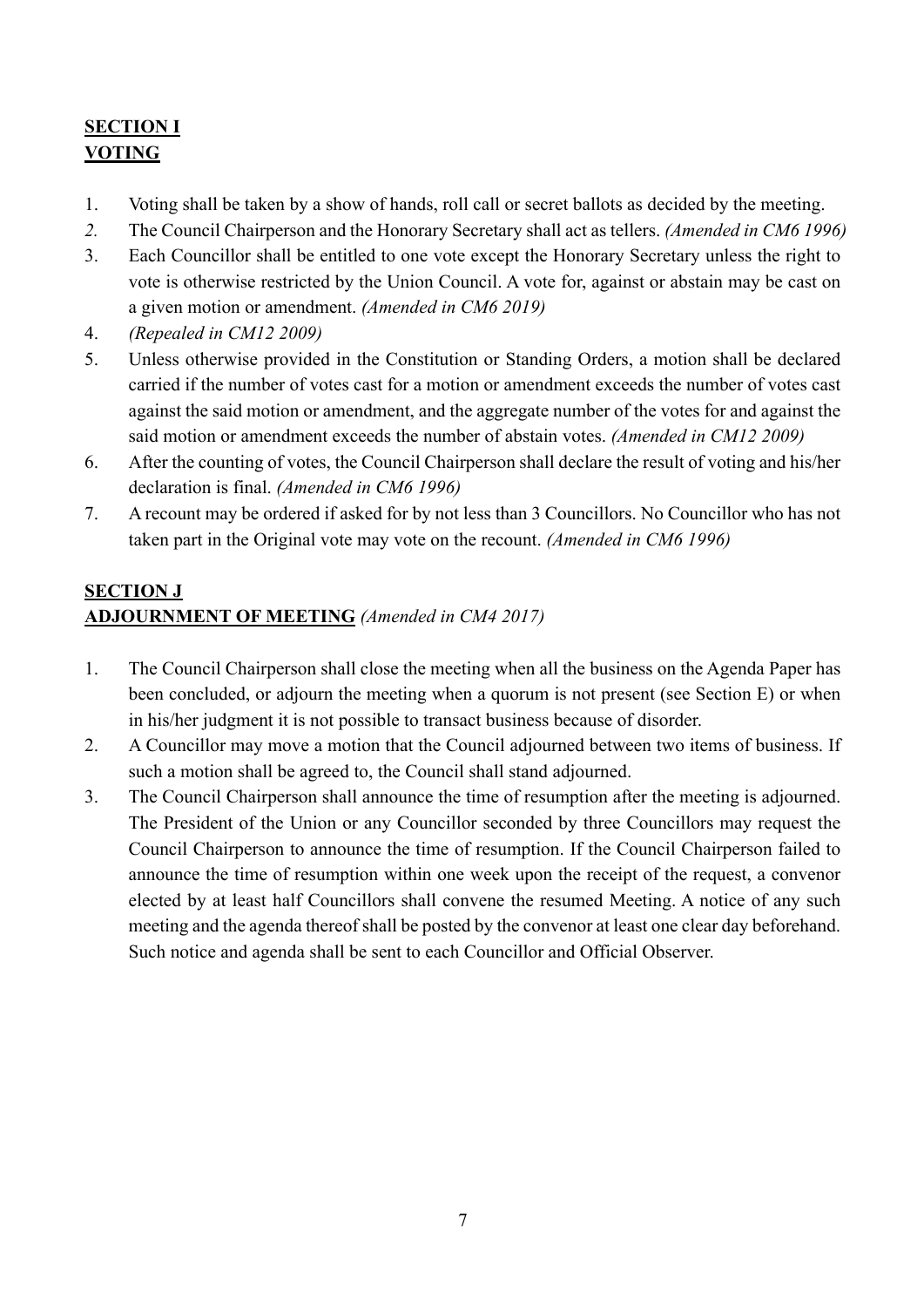## **SECTION K APPROVAL BY CIRCULATION**

- 1. Any Councillor who wants to put motion which does not require discussion or is likely to be acceptable by the Council shall notify the Council Chairperson. After the Council Chairperson shows his/her consent, the motion shall be circulated to the Councillors and Official Observers. *(Amended in CM4 2017)*
- 2. This motion shall be circulated to the Councillors and Official Observers for 7 days. If no contrary is heard from the Councillors within these 7 days, the Council shall endorse this motion. *(Amended in CM4 2017)*
- 3. If any Councillor is against this motion, he/she shall notify the Council Chairperson in written form and this motion shall be put into the agenda of the next Council meeting. *(Amended in CM4 2017)*
- 4. If any Councillor or Official Observer wishes to put any motion circulated into discussion of the Council, he/she shall notify the Council Chairperson in written form. The Council Chairperson shall reserve the right to decide whether to put the motion into the agenda of the next Council meeting. *(Appended in CM4 2017)*
- 5. The motion which is carried after circulation is with the same effect with which is carried in a Council meeting.
- 6. Any motion carried by circulation shall be reported to the next Council meeting.
- 7. In the absence of Council Chairperson, the Council shall appoint 2 non-executive Councillors to take up the role of the Council Chairperson in the process of approval by circulation. *(Amended in CM6 1996)*

#### **SECTION L AMENDMENT OF STANDING ORDERS** *(Amended in CM6 1996)*

- 1. These Standing Orders may be amended only by a motion carried by a two-thirds majority vote at a Council meeting.
- 2. A notice intimating the proposed amendment shall be sent to all Councillors and Official Observers five clear days before the meeting. *(Amended in CM4 2017)*

### **SECTION M MATTER NOT PROVIDED FOR IN STANDING ORDERS** *(Amended in CM4 2017)*

In any matter not provided for in these Standing Orders, the practice and procedure to be followed in the Council shall be such as may be decided by the Council Chairperson who may, if he/she thinks fit, be guided by practice and procedure of other State Legislatures.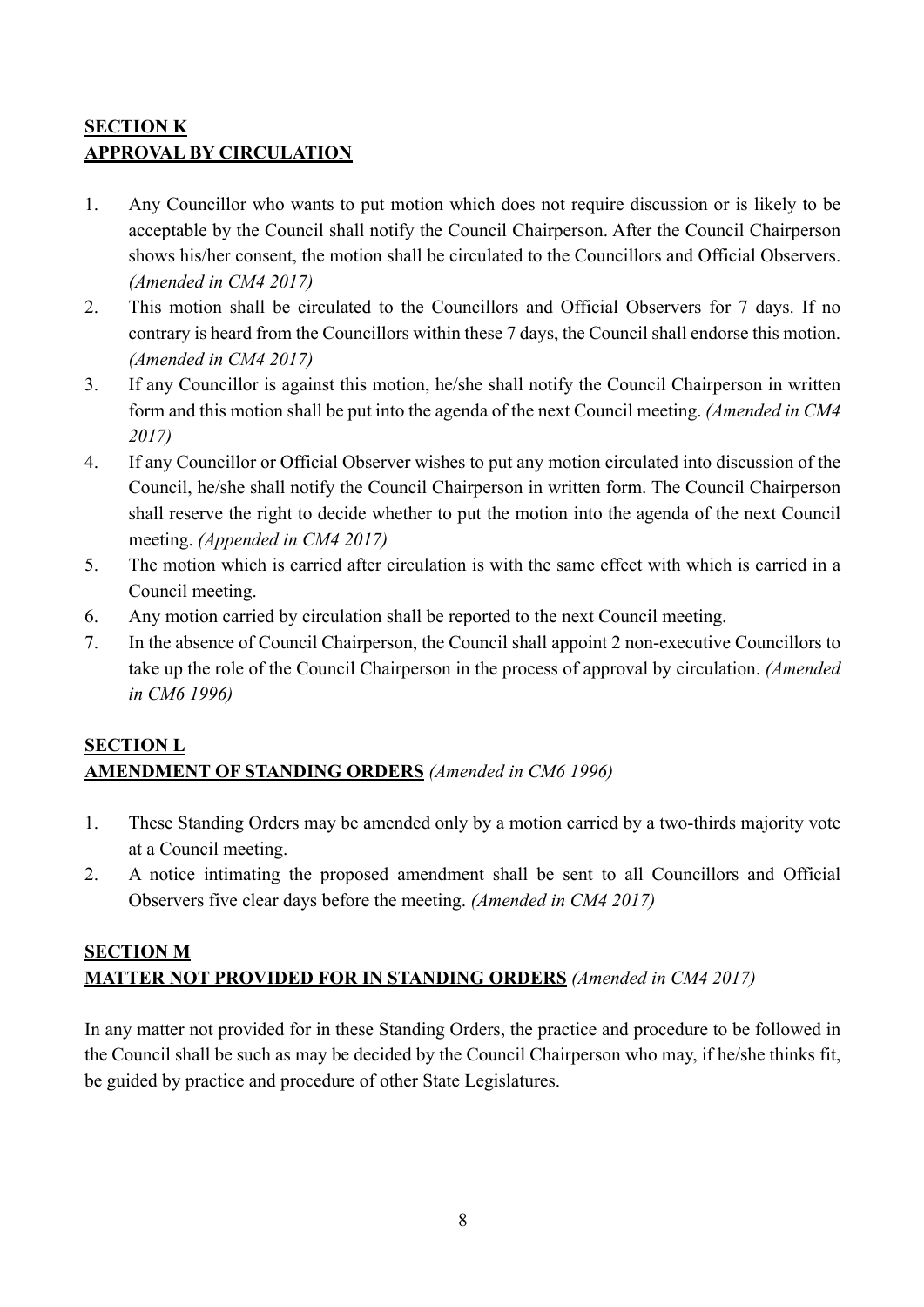#### **SECTION N**

#### **APPLICATION OF STANDING ORDERS BY UNION SUBORGANIZATIONS**

*(Amended in CM7 1996)*

- 1. Unless otherwise specified in their respective constitutions, all Union sub-organizations should conduct their general meetings and council meetings (or equivalent, if any) under the guidance of this Standing Orders. In the case of general meetings, "Council Chairperson" shall refer to the chairperson of the general meeting of the Union sub-organization, "Honorary Secretary" shall refer to the general secretary or equivalent of the Union sub-organization, "Councillors" shall refer to the members who have voting rights of the Union sub-organizations except Section N (4) and "Council" or "Council Meeting" shall refer to the general meeting of the Union suborganization except Section O.
- 2. Section F and Section K shall not be applied by general meetings of Union sub-organizations, and Section L shall only be applied by Union Council.
- 3. If there is contradiction between constitution of the Union sub-organization and the Standing Orders, the constitution of the Union sub-organization should prevail.
- 4. At least one Councillor with no interest in that Union sub-organization should act as the Returning Officer of the general meeting of the Union sub-organization in order to observe whether the Standing Orders is followed.

# **SECTION O INFRINGEMENT OF STANDING ORDERS BY UNION SUBORGANIZATIONS**

*(Amended in CM7 1996)*

- 1. Any infringement of the Standing Orders in Union sub-organizations Council meetings (if any) may make the resolutions passed under the infringement invalid. Such decision shall rest on the Union sub-organizations general meeting or general polling. If general meeting or general polling cannot be held within 14 days, such decision shall rest on Union Council.
- 2. Any infringement of the Standing Orders in Union sub-organizations (except indirectly affiliated sub-organizations) general meetings may make the resolutions passed under the infringements invalid. Such decision shall rest on Union Council.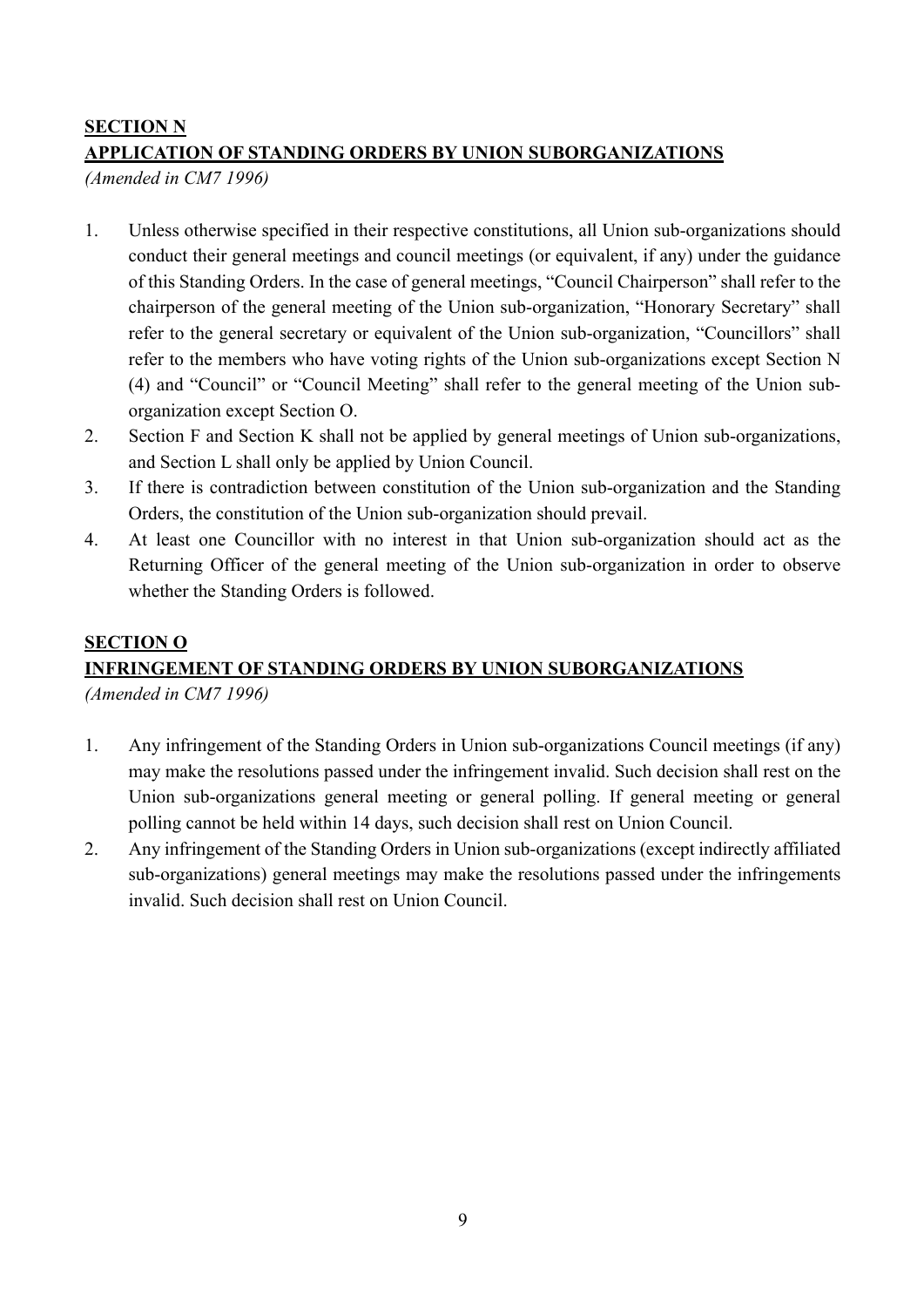#### **SUPPLEMENTARY REFERENCES OF SECTION G (III) OF THE STANDING ORDERS**

#### **I. RULES OF PRECEDENCE**

- 1. When a motion is pending, any motion of higher rank may be proposed, but no motion of lower rank is in order.
- 2. Motions are considered and voted upon in REVERSE ORDER to the order of their proposal.

#### **II. GUIDE TO PROCEDURAL MOTIONS**

| Motion          | Purpose of motion                                      | Is seconder<br>required? | Is discussion<br>permitted? | Are amendments<br>permitted? | Can motion<br>interrupt<br>speaker? | Are persons who<br>have previously<br>participated<br>entitled to move? | May motion be<br>moved again<br>after an interval<br>if lost? | Result                                               |
|-----------------|--------------------------------------------------------|--------------------------|-----------------------------|------------------------------|-------------------------------------|-------------------------------------------------------------------------|---------------------------------------------------------------|------------------------------------------------------|
| (a)             | Prevent action<br>Dispose of the matter<br>temporarily | Y                        | Y                           | N                            | N                                   | Y                                                                       | Y                                                             | C - Meeting/Motion<br>stand adjourned                |
| (b), (d)        | Debate resumed later                                   | Y                        | Y                           | Y                            | N                                   | Y                                                                       | Y                                                             | D - Debate continues                                 |
| (c)             | Interrupt meeting                                      | Y                        | Y                           | Y                            | N                                   | Y                                                                       | Y                                                             |                                                      |
| $(e)$ (1)       | Consider informally                                    | Y                        | Y                           | Y                            | N                                   | Y                                                                       | Y                                                             | C - Going into<br>committee<br>D - Council continues |
| (f)             |                                                        |                          |                             |                              |                                     |                                                                         |                                                               | C - Council shall resume<br>D - Committee continues  |
| (g)(2)          | Vote immediately                                       | Y                        | N                           | N                            | Y                                   | N                                                                       | Y                                                             | C - Immediate voting<br>D - Debate continues         |
| (h)             | Prevent immediate voting                               | Y                        | Y                           | $\mathbf N$                  | N                                   | Y                                                                       |                                                               | C - Debate continues<br>D - Immediate voting         |
| (i), (j)<br>(3) | Suppress debate                                        | Y                        | N                           | Y                            | N                                   | Y                                                                       | Y                                                             |                                                      |
| (k), (l)        | Further study (delay)                                  | Y                        | Y                           | Y                            | N                                   | N                                                                       | Y                                                             |                                                      |
| (m)(4)          | Alter the order of business                            | Y                        | Y                           | Y                            | N                                   |                                                                         | N                                                             |                                                      |
| Others          |                                                        | Y                        | Y                           | Y                            | N                                   | Y                                                                       | Y                                                             |                                                      |
| $(Y - Yes)$     | $N - No$                                               | C - Carried              | D - Defeated)               |                              |                                     |                                                                         |                                                               |                                                      |